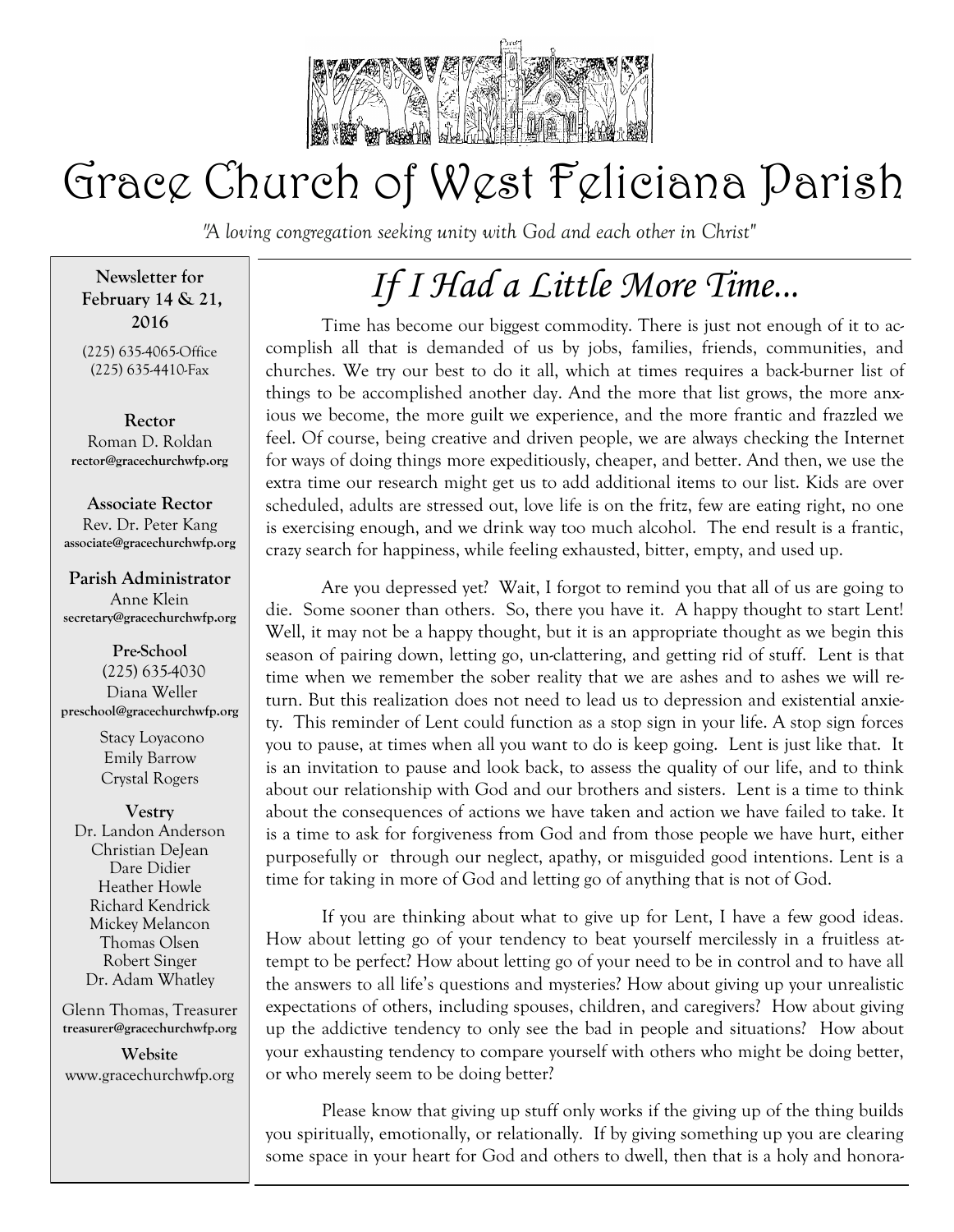ble thing to give up. But, please don't give up chocolate, while holding on to resentment, irrational jealousy, or self-hatred. God would be more impressed with your decision to forgive a brother or sister who has offended you, than with your decision to abstain from eating meats on Fridays. After all, he loves you greatly and wants you to be the happy and well-balanced individual he created you to be.

Now, giving up stuff does not work unless you also choose to add stuff to your Lenten disciplines. I know what you are thinking, "Here he goes, giving us more stuff to do!" Trust me, the stuff I want to add to your life will increase years to your life and life to your years. How about you give up one to two unnecessary things in your busy schedule and replace them with a romantic date with your spouse, or a movie and popcorn with your kids every week for the duration of Lent? Believe it when I tell you that this is as much a Lenten discipline as fasting. How about you visit a loved one you haven't seen in a while and make a decision to have a fun day with him or her? How about you take 20 minutes and come to daily Morning Prayer at Grace Church, not out of guilt or compulsion, but out of a desire to take a few minutes for yourself at the start of each day to be in communion with God, to practice a bit of mindfulness, and to prepare yourself mentally and spiritually for the busy day ahead. How about you knock five unnecessary things form your schedule and take a walk every day to clear your head and improve health outcomes. How about you read Holy Scripture every day for 20 to 30 minutes and discern what God wants from you each day. These are just a few ideas, but, the message is clear: You need to de-clutter your life, precisely because life is short and precious.

Blessings to you and yours. Call me if you need me, and pray that I may be able to follow my own advice, because I know well that I am preaching to myself. May you have a happy and blessed Lent. Fr. Roldan+



**Many thanks** to everyone who attended the Youth Group's Pancake Brunch on February 7th. There were many youth and adults helping in the kitchen and all their work is appreciated to make this a success. They raised over \$800 to donate to the West Feliciana Food Bank.

*Intercessory prayers are asked for Grace Church members who are ill*: Mark Armstrong, Landon Anderson, David Barnes, George Black, Wayne Blake, Russell Daniel, Cecil May Dwyer, Rob Fisher, Robert Mitchell, Tom Morris, Sara Nelson, Emile Pourciau, Margie Sheets, Anne Timmons, Wendell Wade, Madeline Wright.

#### **Birthdays**

David Opperman, Paula Finley-Feb. 14; Logan Reinhardt, Thomas Kendrick-Feb. 15; Chris Betz, Lucile Lawrason-Feb. 17; James Kane, Melissa Dowd-Feb. 18; Bill McClendon, Stewart Maunsell-Feb. 19; Tyler Ferris-Feb. 20; Libby Dart, John McGehee-Feb. 21; Lauri Benton-Feb. 23; Rosalie Reymond, Stephanie Ferguson, Ruby Woods, Merrick Lambert-Feb. 24; James Boucher, Emma Olsen, Stacy Loyacono-Feb. 25; Roman Roldan, Lisa McGehee, Rucker Leake-Feb. 26; James LeBlanc, Kay Graves, Ellen Klein-Feb. 27.

### **Wedding**

**Anniversaries** Lin and Carlin Kendrick-Feb. 23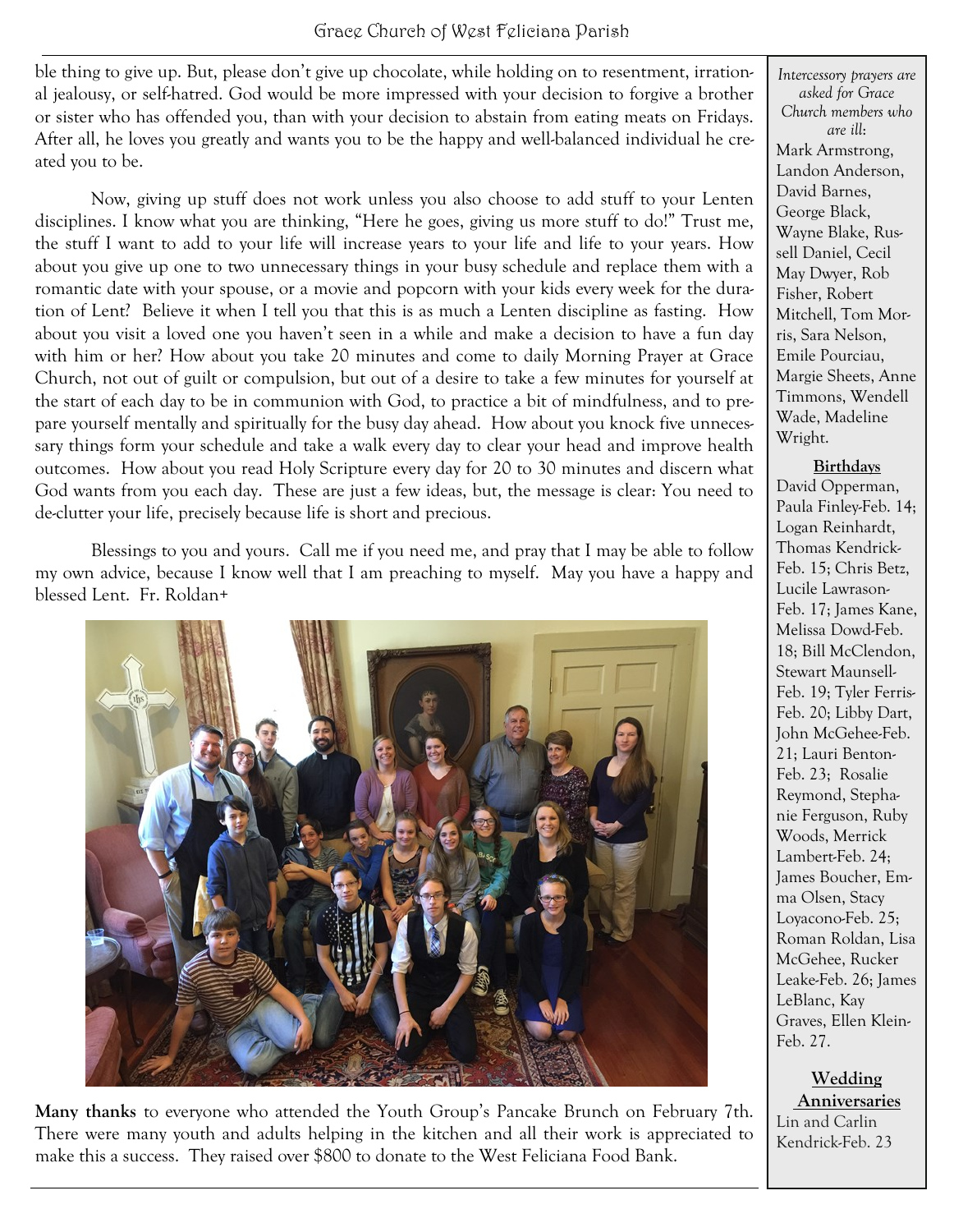*Other persons prayers are asked for:* Sadie Aitken, Charles Barham, Mercer Barney, Jolie Berry, MiMi Bornman, Ben Brown, Steve Brown, Willie Bryant, Randy Bryant, Debbie Bunch, John Caruthers, Jenny Clark, Bodo & Kitty Claus, Troy Cothern, Kathleen Davis, Debbie Desmar, Helen Desselles, Molly Douglas, Mark Ellison, Gretchen Eppling, Jennifer Erickson, Louise Ewin, Mark Feltner, Dennis Flynn, Matthew Gill, Myron Hamey, Roy Hardin, Parke Henderson, Elmo Hegwood, Wayne Hudnall, Joel James, Lindsey Johnson, Jill Joffrion, Mary Jo Kaly, Cecil Kelly, Jody Lemoine, Bob Lewis, Jessica Liddle, Max, Paul McGuff, Ralph McKenzie, Lainee Martrain, Mary Anne McCrory, Ruby McKee, Robin Michel, Dorothy Anne Millikin, Jim Mire, Jimmy Mitchell, Rusty Melton, Alice Mier, Mike Morris, Randall Nachman, Emily Neumann, Ashley Palmer, Barton Platte, Susanna Prescott, Holly Price, Peter Purpera, Carol Ratcliff, Tammy Riggs, Gwin Shanks, Kaizlyn Shockley, Cade Stapleton, Gary Thomas, Glenn Thomas III, Denham Turner, Darold Whitmer, John Woodward. *Those serving in the armed forces*: Parker Blanche, Amanda Browning, James Boucher, Jay Christopher, Ryan Coacher, Ben Colia, John Davis, Joseph Dooley, Bryan Geltz, Edward Jenkins, Laura Latson, Shawn Lemons, Terry Palmer, James Powers, Jeff Ragusa, Christopher Willis, Matthew Young, 745th & 746th Exped Squads, 379th & 926th Exped. Support Squads.

**"Hat Ministry":** Due to the generosity of Will Gordon Plettinger, it was my privilege to wear Deacon Lucy's hats during my recent chemo treatment. Since then, we have shared Lucy's and my hats with others undergoing cancer treatment, and thus the idea of a "Hat Ministry". We will store these hats in Jackson Hall. Will Gordon and Kathy P. Kane have agreed to serve on the committee with me. Soft, washable hats are the most comfortable and the easiest to disinfect. If you have hats you would like to contribute to our collection or if you know of someone in need of hats; please contact Susan Leake at 635-6115. Thank you.

**Welcome Robert and Elizabeth Finley**, and their children, Jessica and Paula, who transferred to Grace Church recently from Christ Church Cathedral in New Orleans. Also to **Charlotte Gammill Peno** who transferred from St. James, in Baton Rouge.

**St. Francisville Symphony Association** of the Baton Rouge Symphony presents its third concert of the season this Friday, February 12 in Grace Church at 7pm. Willis Delony offers a fascinating glimpse into the connections between the worlds of Classical and Jazz music in his original production, *Willis Delony: Intersections.* Join us to see Willis Delony on the piano; tickets are available at Bank of St. Francisville, 225 635-6397.

**Vacation Bible School** will be the week of July 11-15, 2016. Mark your calendars now, and if you would like to help during that week, give Christie Reinhardt a call, 938-8504.

**Congratulations** to Rebecca Kastl who recently married Michael (Mickey) Millsap Jr, in December. Rebecca has relocated to Birmingham, Alabama where they will live.

**House Docents Needed for the 2016 Audubon Pilgrimage:** If you would like to volunteer as a docent at one of the homes on tour, please contact Susie Tully at 278-5120.

**Grace Church Volunteers Needed for 2016 Audubon Pilgrimage:** Our beautiful church and cemetery are a favorite stop for pilgrimage visitors. Volunteers are needed as hosts at Grace during the pilgrimage weekend. Please contact Stacy Loyacono at 235-2213 if you would like to volunteer for a shift. There is also a sign-up sheet in the lobby at Jackson Hall.

**C. S. Lewis lunches**: Grace Church will be partnering with St. Alban's Chapel on LSU to sponsor a lunch on March 2nd during their C. S. Lewis' studies. The lunch starts at 11:30, but the volunteers will need to leave our church parking lot around 9:30am. If you would like to volunteer to help serve the lunch, please call Kelly Ward at 721-2253. Dare Didier said they participated last year and it was great fun. So join them!

**Lenten Bible Studies:** Join us from Wednesday, February 17 to March 23 at 9am in Jackson Hall for a study facilitated by Louise Jenkins, Kathryn Ward, Dixie Blue, Nicole Pinson, Dare Didier and Maria Gerry on the book *The Breath of the Soul: Reflections on Prayer* by Joan Chittister. Copies of this book are available at Conundrum Books and Puzzles on Ferdinand St. here in St. Francisville. Please sign up in the narthex if you plan to attend. Please try to read Chapters 1-7 for the first session, which will be facilitated by Kathryn Ward. The evening study will be *Prayer Book Survey* with Dr. Peter Kang, will run to March 16. Episcopalians have been called a "Prayer Book People" - a people whose individual and corporate lives are shaped by the Book of Common Prayer. We'll have a closer look at the contents of the prayer book and discuss how it shapes us as a pilgrim and prayerful people.

**Donations for Easter lilies** for Easter Sunday may be given by putting a check in the offering plate on Sundays or by mailing a check with a list of who is to be memorialized, who it is in honor of or what it is in thanksgiving for. Donations need to be received by March 18th.